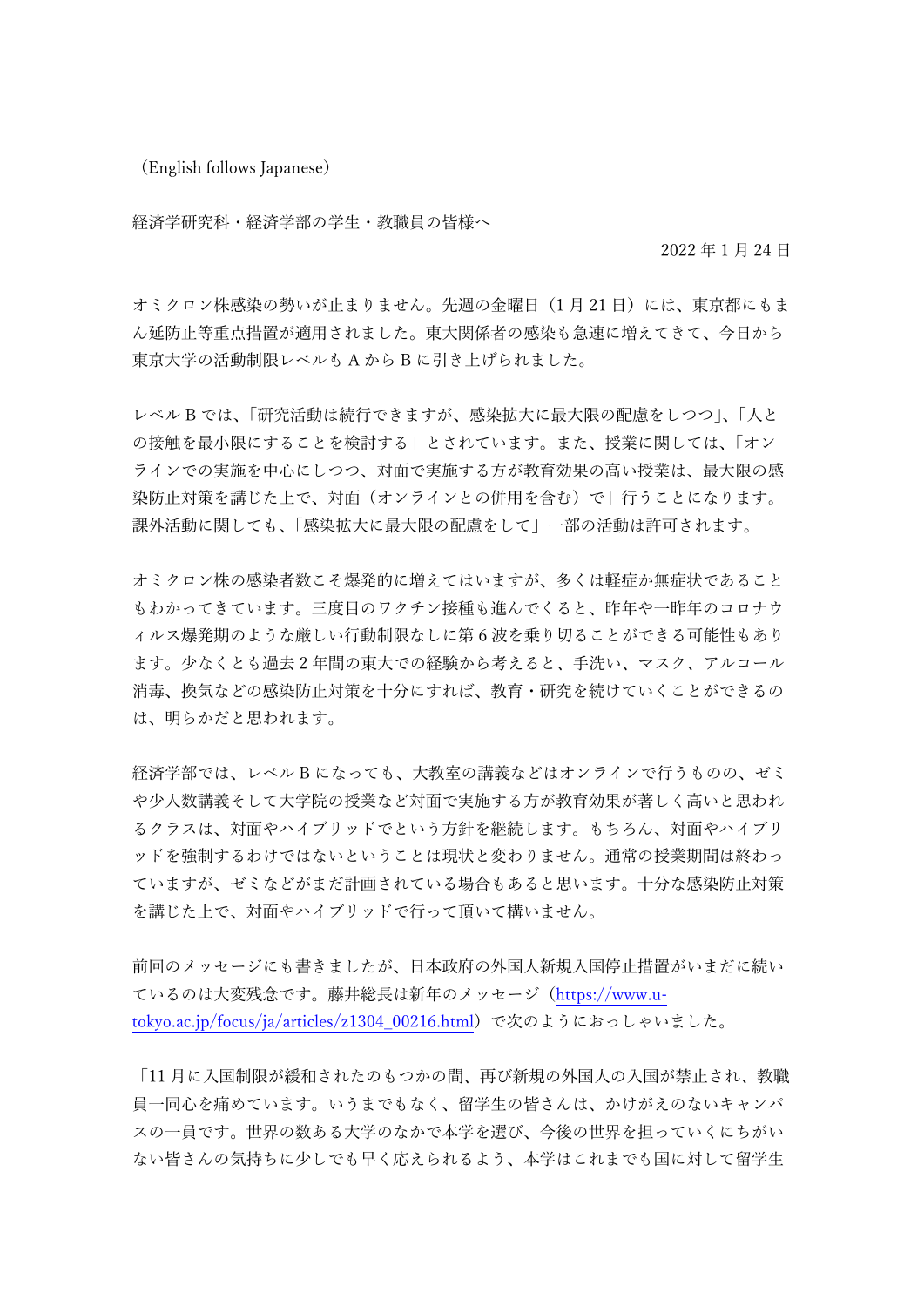のスムーズな入国を要請してきましたし、これからも要請していきます。」

まったく同感です。まだ入国できていない留学生の皆さんが一日でも早く入国できるよう になることを希望します。

ご意見など引き続きお待ちしています。chair@e.u-tokyo.ac.jp までメール[東京大学のメー ルアドレス:ECCS Cloud Mail ( @g.ecc.u-tokyo.ac.jp )で送信してください] でお寄せ下 さい。返事は書かずに失礼している場合でも、ご意見はしっかり読んで役立てております ので、よろしくお願いします。

東京大学 大学院経済学研究科長・経済学部長 星 岳雄

To all students and faculty members of the Graduate School of Economics and Faculty of Economics

January 24, 2022

The momentum of Omicron infection does not stop. Last Friday (January 21st), Priority Measures for Prevention of Spread were issued to Tokyo. The number of infections at the University of Tokyo is also increasing rapidly. Today the Activity Restriction Level of the University of Tokyo has been raised from A to B.

Level B states that "research activities can continue with the utmost consideration for the spread of the infection" but "we should consider minimizing contacts." Classes should be "mostly online, but those classes that are more educationally effective in face-to-face setting can be conducted in person (including combined use with online) after taking maximum infection control measures." Regarding extracurricular activities, some activities are permitted "with the utmost consideration for the spread of infection."

The number of people infected with the Omicron strain is exploding, but many of them exhibit mild conditions or are asymptomatic. As more people receives the booster vaccination, we may be able to survive the sixth wave without the strict behavioral restrictions of last year's or two years ago during the acute phases of the pandemic. Judging